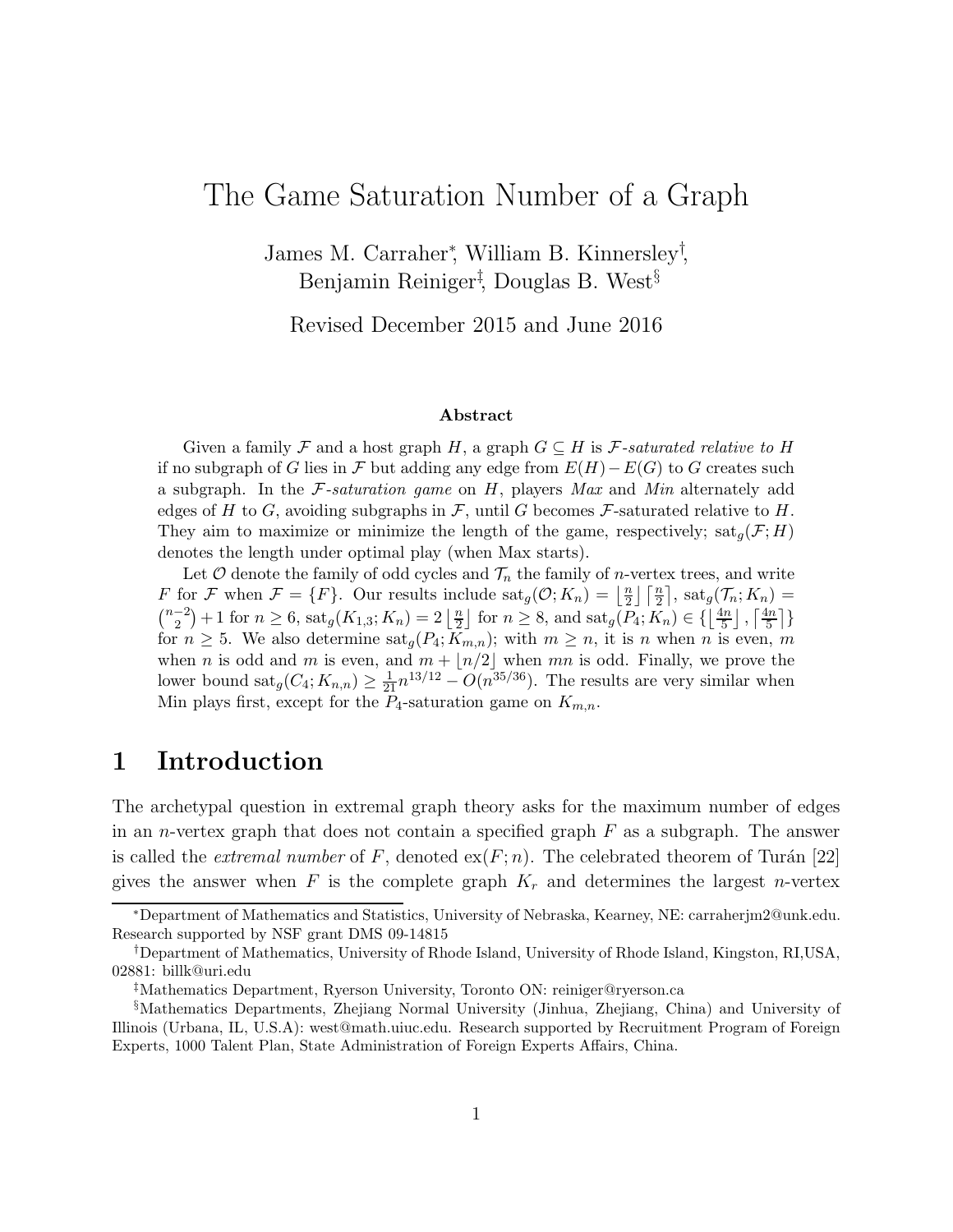graphs not containing K<sup>r</sup> (the *size* of a graph is its number of edges, and by *largest* we mean "of maximum size").

We consider maximal graphs not containing  $F$ . The concept extends to a family  $\mathcal F$  of graphs. A graph G is  $\mathcal{F}$ -saturated if no subgraph of G belongs to  $\mathcal{F}$  but  $G + e$  contains a member of F whenever  $e \in E(\overline{G})$ . The extremal number  $ex(\mathcal{F}; n)$  is the maximum size of an F-saturated *n*-vertex graph. (In all notation involving families of graphs, we write F as F when  $\mathcal F$  consists of a single graph  $F$ .)

One may also ask for the minimum size of an  $\mathcal F$ -saturated *n*-vertex graph; this is the *saturation number* of  $\mathcal F$ , denoted sat $(\mathcal F; n)$ . Erdős, Hajnal, and Moon [6] initiated the study of graph saturation by determining  $sat(K_r; n)$ .

Generalizing further, a subgraph G of a host graph H is F*-saturated relative to* H if no subgraph of G lies in F but adding any edge of  $E(H) - E(G)$  to G completes a subgraph belonging to F. Although  $ex(\mathcal{F}; n)$  and  $sat(\mathcal{F}; n)$  concern saturation relative to  $K_n$ , saturation has also been studied relative to other graphs. For example, Zarankiewicz's Problem, which asks for the largest subgraph of  $K_{n,n}$  not containing  $K_{t,t}$ , involves saturation relative to  $K_{n,n}$ . When two agents have opposing interests in creating a large or a small  $\mathcal{F}$ -saturated graph, we obtain the "saturation game".

Definition 1.1. The F*-saturation game* on a host graph H has players *Max* and *Min*. The players jointly construct a subgraph  $G$  of  $H$  by iteratively adding one edge of  $H$ , constrained by G having no subgraph that lies in  $\mathcal F$ . The game ends when G becomes  $\mathcal F$ -saturated relative to  $H$ . Max aims to maximize the length of the game; Min aims to minimize it. When both players play optimally, the length of the game is the *game* F*-saturation number* of H, denoted  $\text{sat}_g(\mathcal{F};H)$  when Max starts the game and by  $\text{sat}'_g(\mathcal{F};H)$  when Min starts it. For clarity and for consistency with the extremal and saturation numbers, we write the values as  $\text{sat}_g(\mathcal{F};n)$  and  $\text{sat}'_g(\mathcal{F};n)$  when playing on  $K_n$ .

The saturation game generalizes to any hereditary family of sets. Let D be a family of subsets of a set X such that every subset of a member of D also belongs to D. The saturated subsets are the maximal elements of  $D$ . Max and Min alternately add elements of  $X$  to a set that always lies in D. The game ends when a saturated set is reached, with Max and Min having the same goals as before. We denote the length of the game under optimal play by  $\text{sat}_g(D;X)$  when Max starts and by  $\text{sat}'_g(D;X)$  when Min starts. In the F-saturation game on H, we have  $X = E(H)$ , and avoiding subgraphs in F defines the hereditary family D.

Patkós and Vizer [21] introduced this general model and studied the case where  $X$  is the family of k-element subsets of  $\{1, \ldots, n\}$  and D is the set of intersecting families of k-sets. View X as the *n*-vertex complete k-uniform hypergraph  $K_n^{(k)}$ . Let M denote the forbidden subgraph consisting of two disjoint edges. The Erdős–Ko–Rado Theorem [7] then states  $ex(M; K_n^{(k)}) = {n-1 \choose k-1}$  $\frac{n-1}{(k-1)!}n^{k-1}$ . Füredi [12] proved that sat $(M; K_n^{(k)}) \leq \frac{3}{4}$  $\frac{3}{4}k^2$  when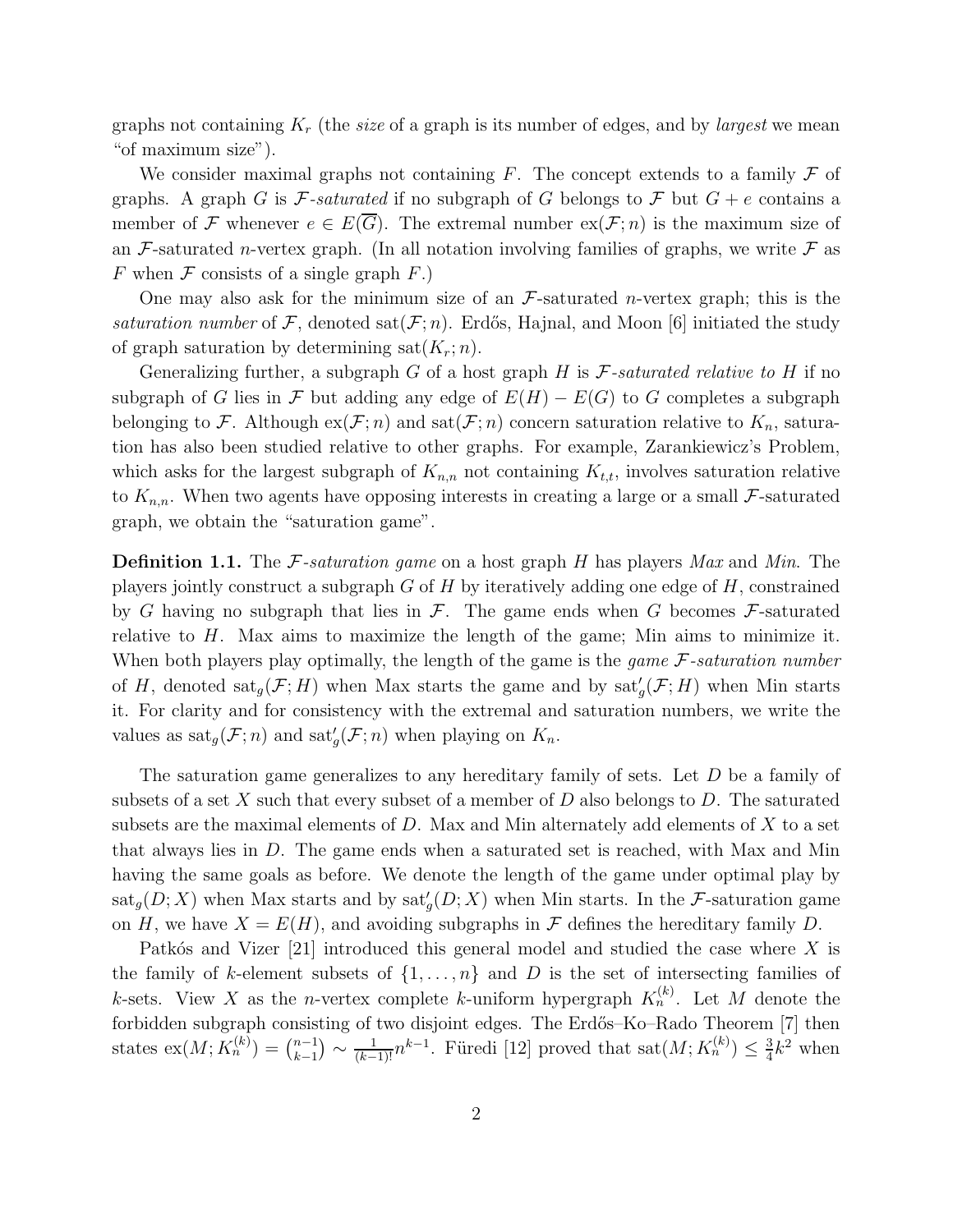a projective plane of order  $k/2$  exists. For  $k \geq 2$ , Patkós and Vizer [21] proved  $\Omega(n^{\lfloor k/3 \rfloor - 5}) \leq$  $\mathrm{sat}_g(M;K_n^{(k)}) \leq O(n^{k-\sqrt{k}/2}).$ 

The saturation game is also related to other well-studied graph games. In a *Maker-Breaker* game, the players Maker and Breaker take turns choosing edges of a host graph H, typically  $K_n$ . Maker wins by claiming all of the edges in a subgraph of H having some specified property  $P$ , and Breaker wins by preventing this. For example, Hefetz, Krivelevich, Stojaković, and Szabó [16] studied Maker-Breaker games played on  $K_n$  in which Maker seeks to build non-planar graphs, non-k-colorable graphs, or  $K_t$ -minors. Several papers have considered the minimum number of turns needed for Maker to win (see [10, 17]). In this context, Breaker behaves like Max in the saturation game, making the game last as long as possible. In the saturation game both players contribute edges, but here Maker cannot use the edges taken by Breaker.

The  $\mathcal F$ -saturation game on H is also related to the process in which edges are added at random, which in the literature has been called *the* F*-free process*; the length of the process is the number of moves to reach a graph that is F-saturated relative to H. Usually  $H = K_n$ (see [3, 4, 8, 20]), but [1] is more general. When  $\mathcal{F} = \{C_4\}$  and  $H = K_{n,n}$ , the lower bound of [1] specializes to  $\Omega(n^{4/3} \log^{1/3} n)$ .

The saturation game on graphs was introduced by Füredi, Reimer, and Seress [14]; they studied  $\text{sat}_g(K_3; n)$ , calling it "a variant of Hajnal's triangle-free game". In Hajnal's original "triangle-free game", the players aim only to avoid creating triangles, and the loser is the player first forced to create one (Ferrara, Jacobson, and Harris [11] considered the generalization of Hajnal's loser criterion to arbitrary  $\mathcal F$  and  $G$ ). Since the F-saturation game always ends with an F-saturated graph,  $n-1 = \text{sat}(K_3; n) \leq \text{sat}_g(K_3; n) \leq \text{ex}(K_3; n) = \lfloor n^2/4 \rfloor;$ hence  $\text{sat}_g(K_3; n) \in \Omega(n) \cap O(n^2)$ . Füredi et al. [14] proved  $\text{sat}_g(K_3; n) \in \Omega(n \log n)$ . Erdős claimed sat<sub>g</sub> $(K_3; n) \leq n^2/5$ , but his proof has been lost; the strongest bound appearing in print is the recent result of Biró, Horn, and Wildstrom [2], who proved  $\text{sat}_g(K_3; n) \leq$  $\frac{26}{121}n^2 + o(n^2)$ . The correct order of growth remains unknown.

The  $P_3$ -saturation game was studied by Cranston, Kinnersley, O, and West [5]; here  $P_k$ denotes the k-vertex path. The subgraphs of H that are  $P_3$ -saturated relative to H are precisely the maximal matchings in  $H$ . Thus the game  $P_3$ -saturation number is just the *game matching number*, with  $\alpha'_{g}(G)$  and  $\hat{\alpha}'_{g}(G)$  denoting the values of the Max-start and Min-start games since  $\alpha'(G)$  denotes the maximum size of a matching in G. They proved  $\alpha'_g(G) \geq \frac{2}{3}$  $\frac{2}{3}\alpha'(G)$  for every graph G (with equality for some split graphs) and  $\alpha'_{g}(G) \geq \frac{3}{4}$  $\frac{3}{4}\alpha'(G)$ when  $G$  is a forest (with equality for some trees). They also showed that the minimum of  $\alpha'_{g}(G)$  over *n*-vertex 3-regular graphs is between  $n/3$  and  $7n/18$ .

We have mentioned bounds on  $\alpha'_{g}$  but not  $\hat{\alpha}'_{g}$  because the two parameters never differ by more than 1 (see  $[5]$ ). This does not hold for  $\mathcal{F}\text{-}saturation$  in general. For example, when the host graph is obtained from a star with  $m$  edges by subdividing one edge, the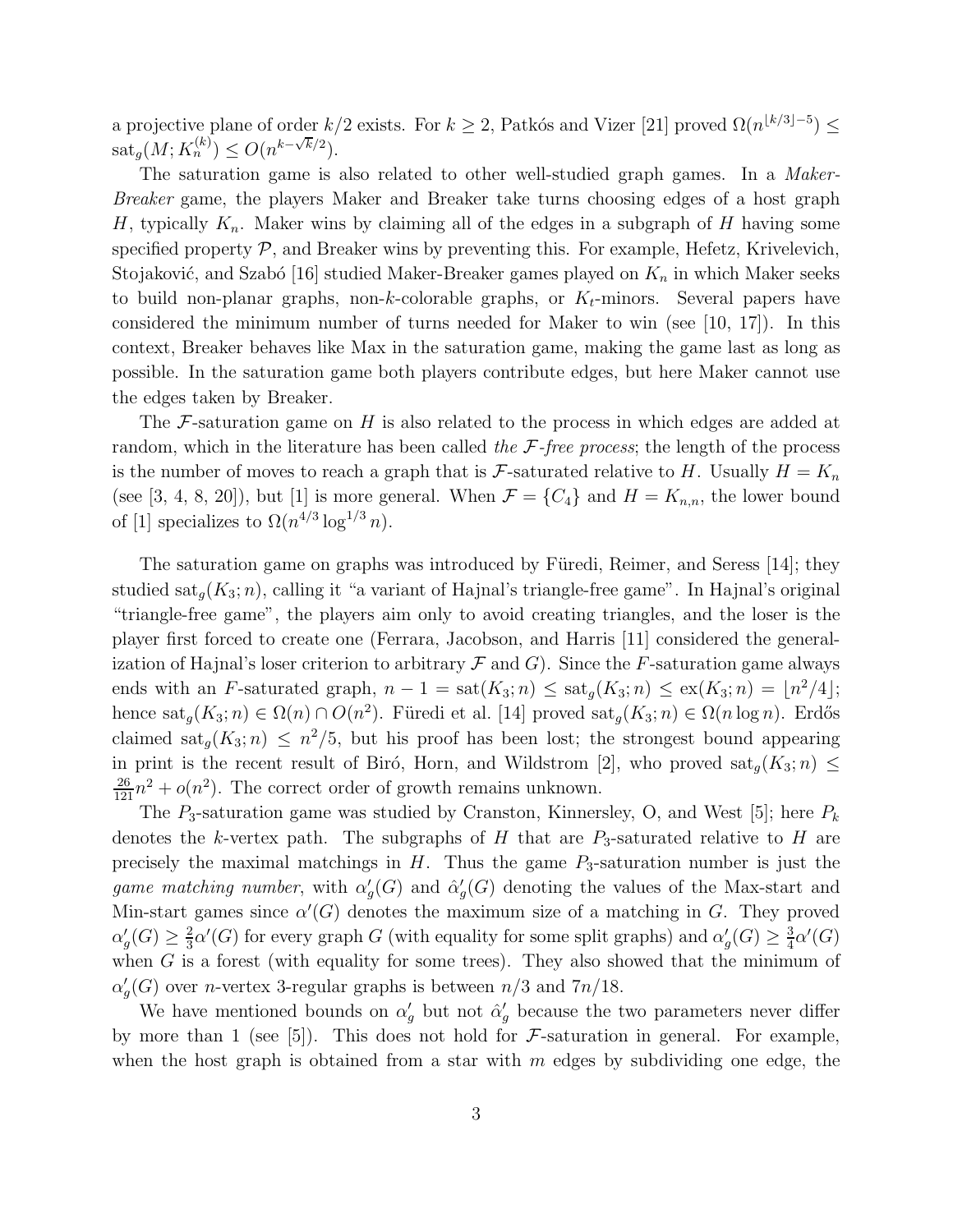Max-start  $2K_2$ -saturation number is m, but the Min-start  $2K_2$ -saturation number is 2. As a less artificial example, we will show that  $|\operatorname{sat}_g(P_4; K_{m,n}) - \operatorname{sat}_g'(P_4; K_{m,n})|$  can be large, where  $K_{m,n}$  is the complete bipartite graph with part-sizes m and n. In most instances that we study, the choice of the starting player matters little.

In Section 2, we study the F-saturation games on  $K_n$  for  $\mathcal{F} \in \{0, \mathcal{T}_n, \{K_{1,3}\}, \{P_4\}\}\$ , where  $\mathcal O$  is the family of all odd cycles and  $\mathcal T_n$  is the family of all *n*-vertex trees. We first prove  $\mathrm{sat}_g(\mathcal{O};n)=\mathrm{sat}_g'(\mathcal{O};n)=\left\lfloor\frac{n}{2}\right\rfloor$  $\frac{n}{2}$   $\lceil \frac{n}{2} \rceil$ , achieving the trivial upper bound  $ex(\mathcal{O}; n)$ . For  $n \geq 3$ , we prove  $\text{sat}_g(\mathcal{T}_n; n) = \text{sat}'_g(\mathcal{T}_n; n) = \binom{n-2}{2} + 1$ , except  $\text{sat}_g(\mathcal{T}_5; 5) = 6$  and  $\text{sat}'_g(\mathcal{T}_4; 4) = 3$ ; note that  $ex(\mathcal{T}_n; n) = \binom{n-1}{2}$ . Hefetz et al. [15] have since studied more general versions of both of these problems. They studied  $\text{sat}_g(\mathcal{C}_k; n)$  and  $\text{sat}_g(\mathcal{X}_k; n)$  where  $\mathcal{C}_k$  is the family of k-connected graphs with n vertices and  $\mathcal{X}_k$  is the family of non-k-colorable graphs. In both cases, the value is close to the extremal number. Lee and Riet [19] have generalized the tree problem in a different direction, studying  $\text{sat}_q(\mathcal{T}_k; n)$  for  $k \leq n$ .

Since  $\text{sat}(K_{1,3}; n) = n - 1$  and  $\text{ex}(K_{1,3}; n) = n$ , both  $\text{sat}_g(K_{1,3}; n)$  and  $\text{sat}'_g(K_{1,3}; n)$  always lie in  $\{n, n-1\}$ . The two values differ when  $n \notin \{2, 3, 4, 7\}$ , with  $\text{sat}_q(K_{1,3}; n)$  being even and  $\mathrm{sat}'_g(K_{1,3};n)$  being odd. That is,  $\mathrm{sat}_g(K_{1,3};n)=2\left\lfloor n/2\right\rfloor$  and  $\mathrm{sat}'_g(K_{1,3};n)=2\left\lceil n/2\right\rceil-1$  when  $n \geq 8$ . For  $n > r > 2$ , we have checked by computer that  $\text{sat}_g(K_{1,r+1}; n) = \lfloor \frac{rn-1}{2} \rfloor$  when  $n \leq 8$ . We ask whether this holds for larger n; note that  $ex(K_{1,r+1}; n) = \lfloor \frac{rn}{2} \rfloor$  $\left[\frac{n}{2}\right]$ . Kászonyi and Tuza [18] proved  $\text{sat}(K_{1,r+1}) = \left\lceil \frac{rn}{2} - \right\rceil$  $(r+1)^2$  $\frac{(-1)^2}{8}$  for  $n \geq 3r/2$ . Lee and Riet [19] proved  $\text{sat}_g(K_{1,r+1}; n) \ge \frac{rn}{2} - r + 1.$ 

For the  $P_4$ -saturation game on  $K_n$ , the value is not asymptotic to the extremal number. We prove that  $\text{sat}_g(P_4; n)$  and  $\text{sat}'_g(P_4; n)$  lie in  $\{\lfloor \frac{4n}{5} \rfloor\}$  $\frac{\ln n}{5}$ ,  $\frac{4n}{5}$  $\left\{\frac{\ln n}{5}\right\}$  when  $n \geq 5$ , while  $\exp(P_4; n) \in$  ${n, n-1}$ . Lee and Riet [19] proved  $n-1 \leq \mathrm{sat}_q(P_5; n) \leq n+2$ .

In Section 3, we study the  $P_4$ -saturation game on  $K_{m,n}$ , for  $m \geq n \geq 2$ . The choice of who starts the game can matter a lot, as do the parities of m and n. The value of  $\text{sat}_q(P_4; K_{m,n})$ is *n* when *n* is even, *m* when *m* is even and *n* is odd, and  $m + \lfloor n/2 \rfloor$  when *mn* is odd. The value of  $\mathrm{sat}'_g(P_4; K_{m,n})$  is m when  $n=2$  and  $m + \lfloor n/2 \rfloor - \epsilon$  when  $n > 2$ , where  $\epsilon = 0$  when mn is even and  $\epsilon = 1$  when mn is odd.

Note that the difference is  $m-2$  when  $n = 2$ ; for larger n the difference is  $m-n/2$  when n is even. In fact, when  $n = o(m)$ , we have  $\text{sat}_g(P_4; K_{m,n}) = o(\text{sat}'_g(P_4; K_{m,n}))$  when n is even, but  $\text{sat}_g(P_4; K_{m,n}) = (1 - o(1))(\text{sat}'_g(P_4; K_{m,n}))$  when n is odd and m is even. Note also that  $\text{sat}(P_4; K_{m,n}) = n$ , so when *n* is even we obtain an example where  $\text{sat}_g(\mathcal{F}; H) = \text{sat}(\mathcal{F}; H)$ . We ask whether there are other interesting examples where  $\text{sat}_g(\mathcal{F};H)$  or  $\text{sat}'_g(\mathcal{F};H)$  equals  $sat(F; H); [9]$  provides a survey of saturation numbers as of 2011.

In Section 4, we study the  $C_4$ -saturation game on  $K_{n,n}$ . This game is the natural bipartite analogue of the triangle-saturation game on  $K_n$  studied by Füredi, Reimer, and Seress [14]. A subgraph that is  $C_4$ -saturated relative to  $K_{n,n}$  must be connected, and the spanning tree having adjacent vertices of degree n is  $C_4$ -saturated, so sat $(C_4; K_{n,n}) = 2n-1$ . On the other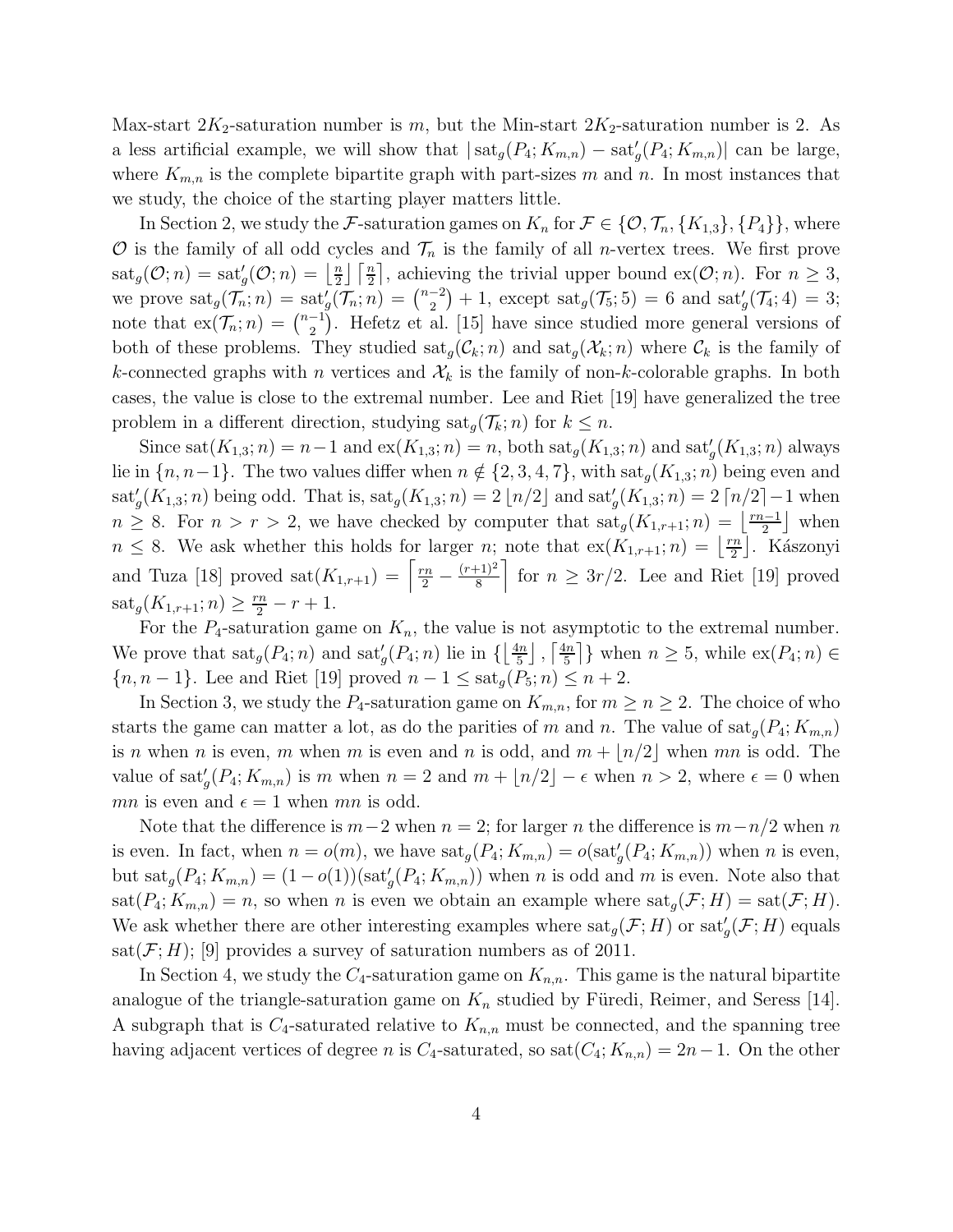hand, Füredi [13] proved  $ex(C_4; K_{n,n}) = n^{3/2} + O(n^{4/3})$ , so  $2n - 1 \leq sat_g(C_4; K_{n,n}) \leq O(n^{3/2})$ . Our main result increases the exponent from the trivial lower bound:  $\text{sat}_g(C_4; K_{n,n}) \geq$  $\frac{1}{21}n^{13/12} - O(n^{35/36}).$ 

Our results suggest many further questions. The most interesting specific question is the order of growth of  $\text{sat}_q(C_4; K_{n,n})$ . One would also like to understand the conditions under which  $\text{sat}_g(\mathcal{F};n)$ ,  $\text{sat}_g(\mathcal{F};K_{m,n})$ , or  $\text{sat}_g(\mathcal{F};H)$  does not differ much from the value of the corresponding Min-start game.

We mention some general terminology. A graph is *nontrivial* if it has at least one edge. The disjoint union of graphs G and H is denoted  $G + H$ , and the graph  $kG$  is the disjoint union of k copies of G. When we say that a player *creates* F, *makes* F, or *forms* F, we mean that the player selects an edge whose addition to the graph of selected edges produces a copy of  $F$  as a component.

## 2 Saturation games on complete graphs

We begin with saturation games on the complete graph  $K_n$ .

**Theorem 2.1.**  $\text{sat}_g(\mathcal{O}; n) = \text{sat}'_g(\mathcal{O}; n) = \lfloor n/2 \rfloor \cdot \lceil n/2 \rceil = \text{ex}(\mathcal{O}; n)$ .

*Proof.* A bipartite graph is *balanced* if the parts of the bipartition have equal size; *nearly balanced* if the sizes differ by 1. Every *O*-saturated graph is a complete bipartite graph. The largest such *n*-vertex graph is  $K_{\lfloor n/2 \rfloor, \lceil n/2 \rceil}$ . It therefore suffices to give Max a strategy that ensures the following condition after each move by Max:

 $(*)$  Each nontrivial component of the selected graph is balanced, except when n is odd

and no isolated vertices remain, in which case all components are balanced except for one nearly balanced component.

Condition (∗) ensures that when only one component remains, it is balanced or nearly balanced. When  $n \geq 4$ , Max can ensure (\*) after his first move by choosing an isolated edge. no matter who moves first, and the forced copy of  $P_3$  when  $n = 3$  and Min moves first also satisfies (∗).

If (∗) holds after a move by Max, then Min cannot produce a component that fails to be balanced or nearly balanced, and Min can increase the number of nontrivial nearly balanced components only by absorbing an isolated vertex into a balanced component. If Min does that, then there were still isolated vertices in the graph, all components were balanced before Min's move, and Max can restore (∗) by absorbing another isolated vertex into the nearly balanced component, unless n is odd and no isolated vertices remain.

In the remaining case, (∗) holds after the move by Min. If Max plays within a component that is not complete bipartite, or connects two nontrivial components, or connects two isolated vertices, then (∗) again holds. If no such move is available, then there is only one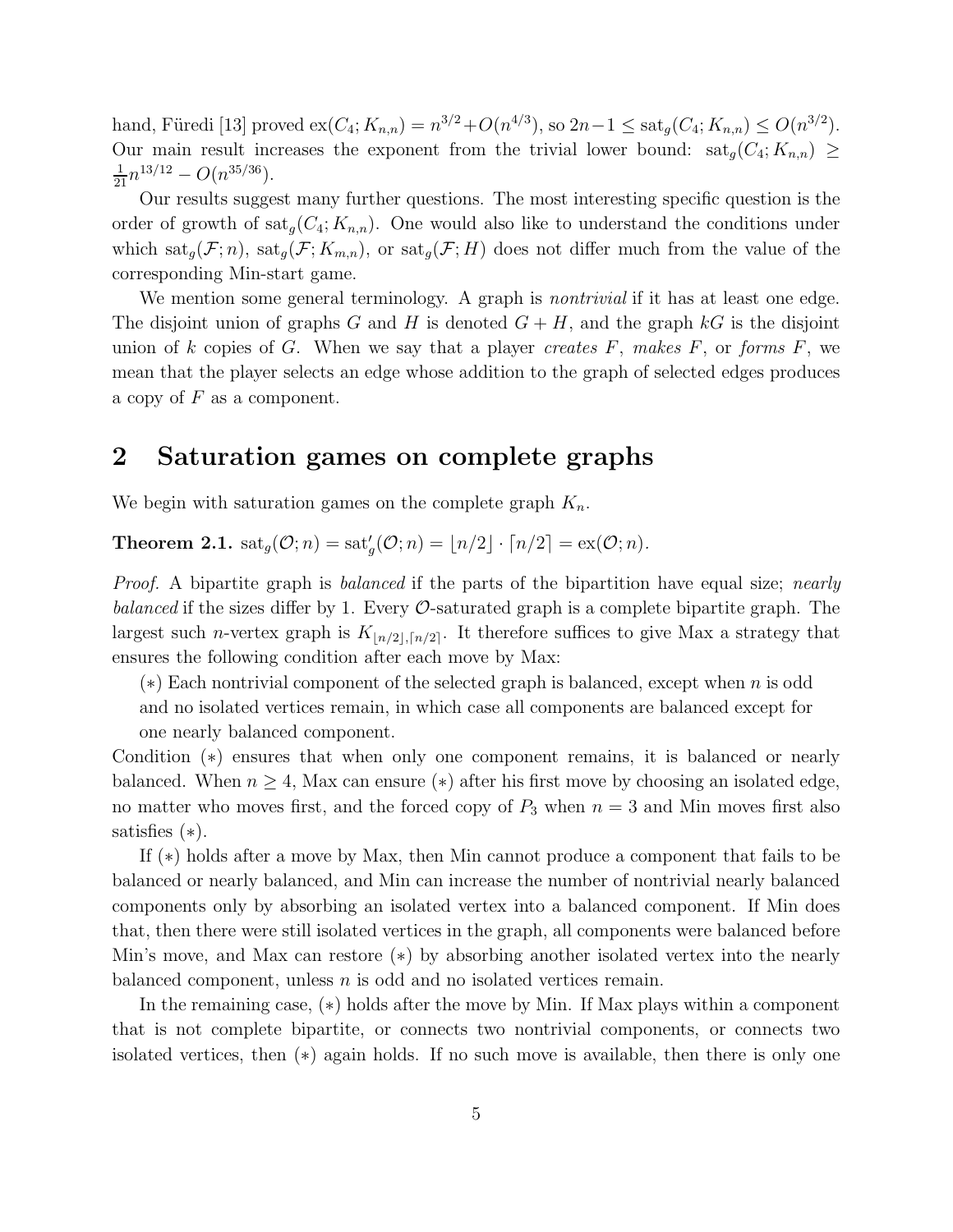nontrivial component, it is complete bipartite, and there is at most one isolated vertex. If there is an isolated vertex, then the nontrivial component is balanced, and Max connects the isolated vertex to it. Otherwise, the game is over.  $\Box$ 

**Theorem 2.2.** If  $n \geq 3$ , then  $\text{sat}_g(\mathcal{T}_n; n) = \text{sat}_g'(\mathcal{T}_n; n) = \binom{n-2}{2} + 1$ , except that  $\text{sat}_g(\mathcal{T}_5; 5) =$  $6 = \text{ex}(\mathcal{T}_5; 5)$  *and*  $\text{sat}'_g(\mathcal{T}_4; 4) = 3 = \text{ex}(\mathcal{T}_4; 4)$ *.* 

*Proof.* The value is 1 when  $n = 3$ , so we may assume  $n \geq 4$ . Every  $\mathcal{T}_n$ -saturated subgraph of  $K_n$  is  $K_r + K_{n-r}$  for some r. The largest is  $K_{n-1} + K_1$ , with  $\binom{n-1}{2}$  edges, and next is  $K_{n-2} + K_2$ , with  $\binom{n-2}{2} + 1$  edges. We show that the final subgraph under optimal play is  $K_{n-2} + K_2$  except when  $n = 5$  and Max starts or when  $n = 4$  and Min starts. Let s and t denote the current numbers of nontrivial components and isolated vertices, respectively.

Max can force the smaller component to have at most two vertices by always leaving  $s = 1$  after his move while  $t \geq 1$ . Min can create a second nontrivial component only by joining two isolated vertices, and Max can then absorb it into the first component. Only when Min connects the last two isolated vertices can a second nontrivial component survive.

Max does better in two cases. When  $n = 4$  and Min starts, Max forms  $P_3 + K_1$  on his first move. When  $n = 5$  and Max starts, the second move by Max forms  $P_4 + K_1$ . In both cases, the final graph is  $K_{n-1} + K_1$ , and we may henceforth exclude these cases.

In the remaining cases, it suffices to show that Min can ensure  $s = 2$  at the end. Suppose first that some move by Max leaves  $s \geq 2$ . If  $t \geq 2$ , then Min connects two isolated vertices to obtain  $s \geq 3$ , and the move by Max again leaves  $s \geq 2$ . If  $t = 1$ , then Min plays an edge incident to the isolated vertex, leaving  $s \geq 2$ , and guarantees  $s = 2$  at the end of the game.

Therefore, to have a chance of reaching  $K_{n-1} + K_1$ , Max must always leave  $s = 1$  after his move. If Min increases s, then Max must connect the new isolated edge to the existing nontrivial component. If at some point  $t$  is even and Min is to move, then Min can enforce  $s = 2$  at the end by repeatedly making isolated edges, which Max must absorb, until Max cannot absorb the last edge. It thus suffices to show that Min can achieve even t before one of her moves when the first move by Max (with  $s = 1$ ) leaves t odd.

If Max starts, then having t odd requires n odd. Min forms  $P_3$ . Max now must enlarge this component to  $P_4$  or  $K_{1,3}$  to keep t odd and  $s = 1$ . There remain three unplayed edges among these four vertices, and Min plays next. Eventually, Max will be forced to absorb an isolated vertex or make an isolated edge, reaching t odd or  $s = 2$ , respectively.

If Min starts, then Max must form  $P_3$  to keep  $s = 1$ , so having t odd requires n even. Min next forms  $K_3$ , and again Max must leave t odd or  $s = 2$  after his next move.  $\Box$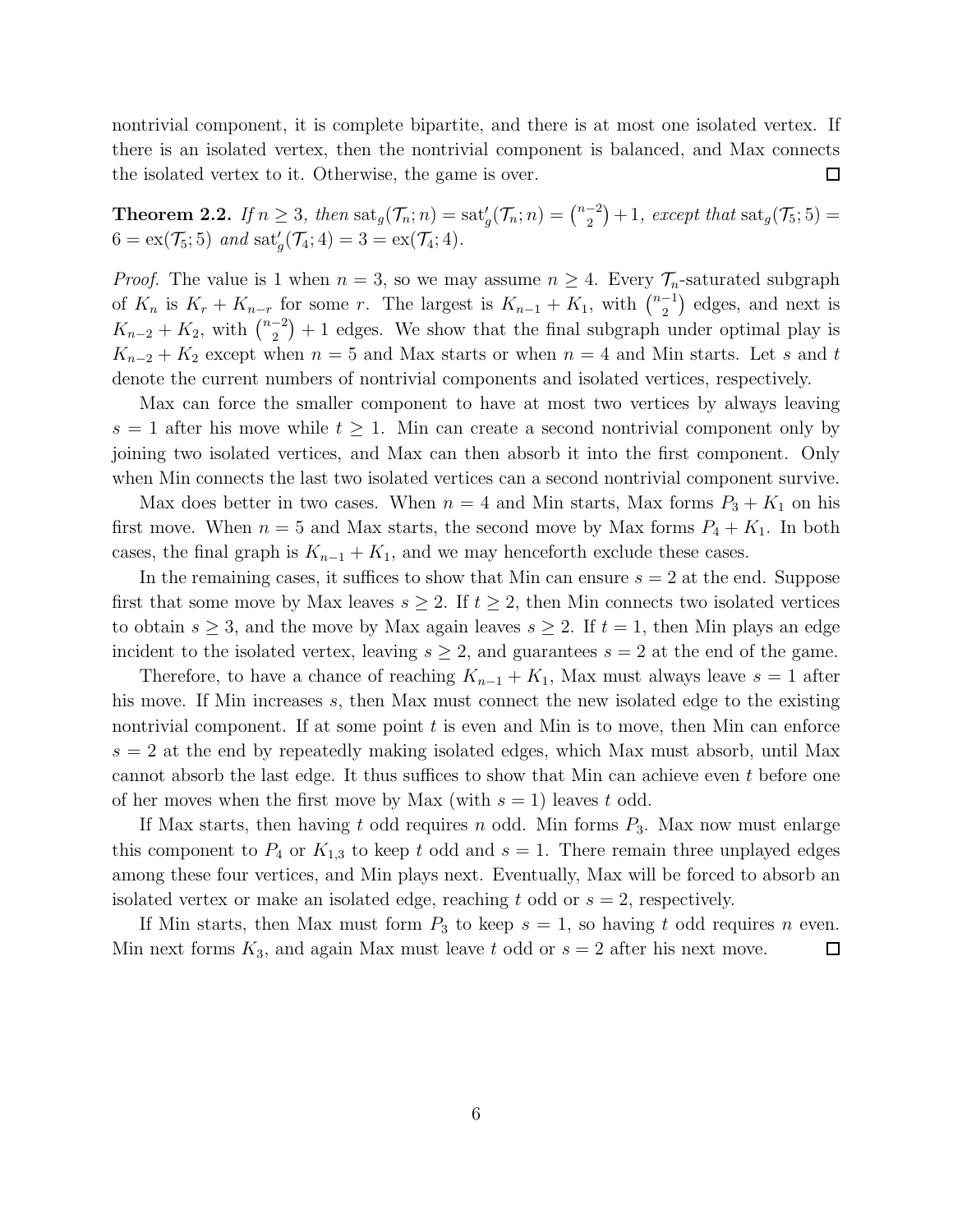**Theorem 2.3.** *For*  $n \in \mathbb{N}$ *,* 

$$
sat_g(K_{1,3}; n) = \begin{cases} n & when \ n \in \{3, 7\} \cup 2\mathbb{N} - \{2\} \\ n-1 & otherwise \end{cases}
$$

$$
sat'_g(K_{1,3}; n) = \begin{cases} n-1 & when \ n \in \{1\} \cup 2\mathbb{N} - \{4\} \\ n & otherwise \end{cases}
$$

*Proof.* All  $K_{1,3}$ -saturated graphs are disjoint unions of cycles plus possibly one isolated vertex or one isolated edge (not both). Hence the only possible outcomes are n (call this *Max wins*) or  $n-1$  (call this *Min wins*). Let  $X(n)$  and  $Y(n)$  denote the Max-start and Min-start  $K_{1,3}$ -saturation games on  $K_n$ , respectively.

For  $n \geq 5$ , our claim is that the first player wins when n is even and the second player wins when n is odd, except that Max wins  $X(7)$ . After giving specific strategies for  $n \leq 8$ , we provide general strategies for  $n \geq 9$  that reduce the problem to the case  $n \in \{5,6,8\}$ .

When  $n \leq 3$ , no copy of  $K_{1,3}$  is possible; Min wins when  $n \leq 2$  and Max wins when  $n = 3$ , no matter who starts.

Max wins  $X(4)$  by forming  $P_4$  (second round) and  $Y(4)$  by forming  $2K_2$  (first round).

Min wins  $X(5)$  by forming  $2K_2$  first and then  $C_3$  or  $C_4$ .

Max wins  $Y(5)$  by forming  $2K_2$  first and then  $P_5$ , forcing  $C_5$  as the final graph.

Max wins  $X(6)$ . If Min first makes  $P_3$ , then Max completes the triangle, reducing to  $Y(3)$ , which Max wins. If Min first makes  $2K_2$ , then Max forms  $3K_2$  and next  $P_6$  to win.

Min wins  $Y(6)$  by making  $P_4$  on the second move and then  $C_4$  or  $C_5$ .

Max wins  $X(7)$ . If Min first makes  $P_3$ , then Max completes the triangle and wins  $Y(4)$ . If Min first makes  $2K_2$ , then Max makes  $3K_2$ . After Min's move, Max next completes  $C_3$  or  $C_4$ , and the remainder of the game completes a cycle on the other vertices.

Max wins  $Y(7)$ . Max first makes  $P_3$ . If Min completes the cycle, then Max wins the remaining  $X(4)$ . If Min forms  $P_4$ , then Max completes the cycle and wins  $Y(3)$ . If Min forms  $P_3 + P_2$ , then Max can form  $P_3 + P_3$  and force the game to end with  $C_3 + C_4$  or  $C_7$ .

Max wins  $X(8)$ . Max makes  $P_4$  on his second move. If Min closes the cycle or plays an isolated edge, then Max forms  $C_4 + P_2$ , and the remaining game is equivalent to  $X(4)$ , which Max wins. If Min extends the path to  $P_5$ , then Max closes the cycle and wins  $Y(3)$ .

Min wins  $Y(8)$ . If after four edges the selected graph contains a triangle, then the remaining game is  $X(5)$  in which the first move has been played, which is won by Min. To avoid this, Max must make  $2K_2$ , and after Min makes  $P_3 + P_2$  Max must make  $P_3 + 2P_2$ , extend one of the paths, or join the paths to form  $P_5$ . If  $P_3 + 2P_2$ , then again Min closes the triangle, and the remainder is a copy of  $X(5)$  in which Min has played a winning  $2K_2$ . In the other cases, Min forms  $P_6$ ; the final graph is  $C_6 + P_2$  or  $C_7 + P_1$ , with Min winning.

Now assume  $n \geq 9$ . We denote by Player 1 and Player 2 the player who moves first and the player who moves second, respectively. We begin by showing that Player 1 wins when  $n$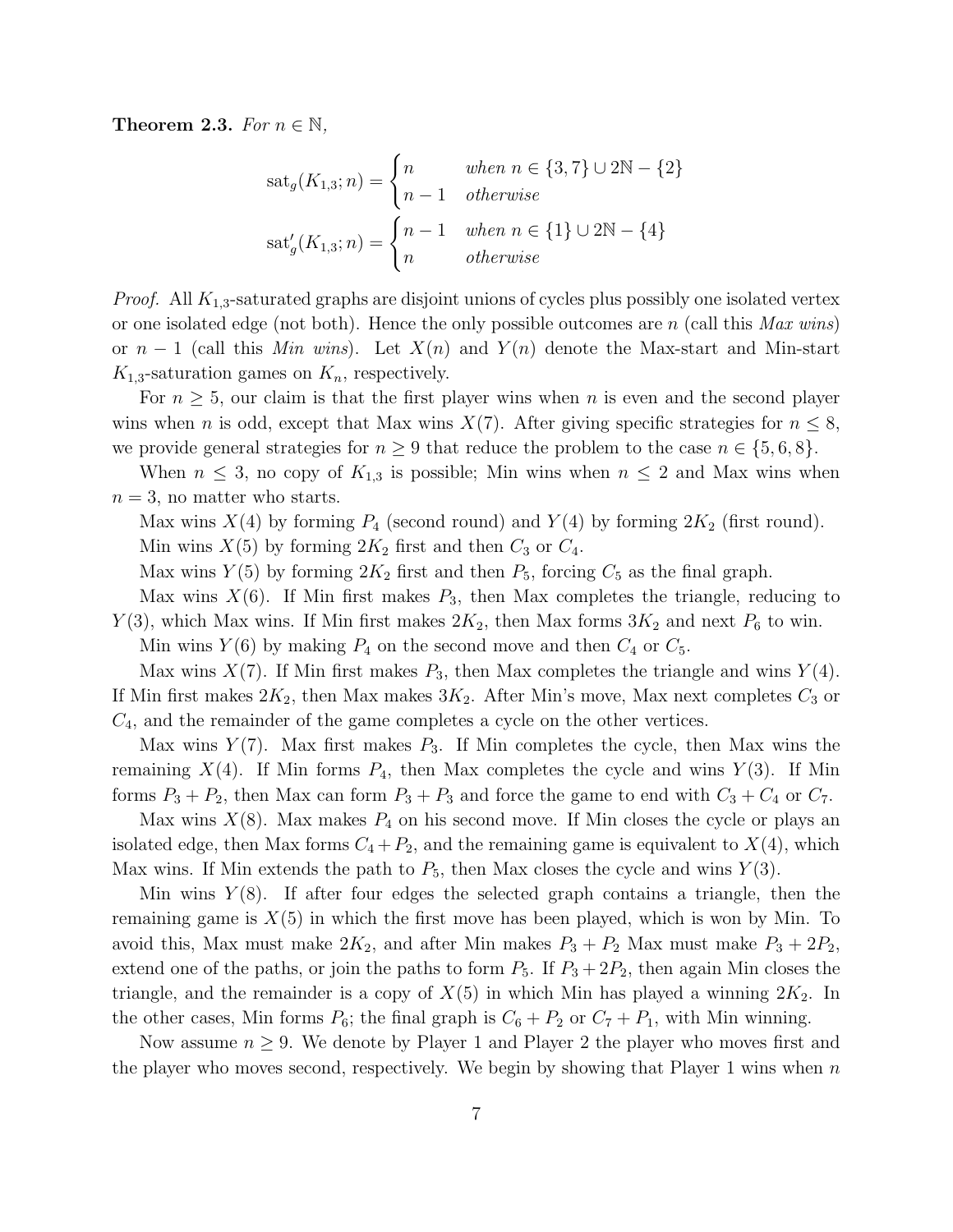is even. Player 1 always leaves an even number of isolated vertices, some number of cycles, and one nontrivial path, until the number of isolated vertices is 6. This is true after the initial move. If Player 2 extends the path or makes an isolated edge, then Player 1 further extends the path or combines it with the new isolated edge to restore the condition. If Player 2 completes the path to a cycle, then Player 1 starts a new path. In each case, there is still one nontrivial path component, and the number of isolated vertices has decreased by 2.

When six isolated vertices remain, Player 2 is ready to move. If the nontrivial path is a single edge, then the remaining game is a copy of the game on eight vertices in which Player 1 has made the arbitrary first move, and we have proved that Player 1 wins this game. Hence we may assume that the nontrivial path is longer. If Player 2 completes it to a cycle (and Player 1 chooses an isolated edge) or Player 2 chooses an isolated edge and lets Player 1 close the cycle, then the remaining game is equivalent to the game with  $n = 6$  in which Player 1 has made the first move; we have shown that Player 1 wins this game. If Player 2 extends the path, then Player 1 closes the cycle to leave a game with  $n = 5$  started by Player 2. Since 5-vertex games are won by the player who makes the second move, again Player 1 wins.

Suppose now that  $n$  is odd; we claim that Player 2 wins. In the first round, Player 2 makes  $P_3$ . The graph now consists of one nontrivial path and some isolated vertices. Moreover, the number of isolated vertices is even and at least 6. Player 2 now wins by following the  $\Box$ strategy outlined above for Player 1.

In the  $K_{1,3}$ -saturation game on  $K_n$ , each player prefers to move first when n is even and second when n is odd. Hefetz, Krivelevich, Naor, and Stojaković [15] showed that the  $kP_2$ -saturation game on  $K_n$  behaves similarly (where  $k \leq n/2$ ). They showed that when k is even,  $\text{sat}_g(kP_2; n) \geq n-1$  and  $\text{sat}'_g(kP_2; n) \leq {2k-1 \choose 2}$ . In contrast, when k is odd,  $\text{sat}_g(kP_2; n) \leq {2k-1 \choose 2}$  and  $\text{sat}'_g(kP_2; n) \geq n-1$ . Thus when n is much bigger than  $k^2$ , the identity of the first player makes a dramatic difference in the outcome. Furthermore, whether a player does better by moving first depends on the parity of  $k$ ; each player prefers to move first if and only if  $k$  is even.

Because there are only two possible (consecutive) lengths of the  $K_{1,3}$ -saturation game on  $K_n$ , given the identity of the first player, the outcome is determined by who plays last. Ferrara, Jacobson, and Harris [11] studied that question explicitly; in their game, the player who moves last wins. Although their analysis is similar to ours due to the structure of K<sub>1,3</sub>-saturated graphs, their result is different: in their game, for  $n \geq 5$ , the first player wins if and only if n is even, except  $n = 7$ . In particular, under their criterion for winning, the number of moves played will always be  $n-1$  (except  $n=7$ ).

Our final game on  $K_n$  is the  $P_4$ -saturation game. In a graph not containing  $P_4$ , all components must be stars or triangles. Since Max seeks a large ratio of number of edges to number of vertices, triangles and large stars are beneficial to Max, while small stars are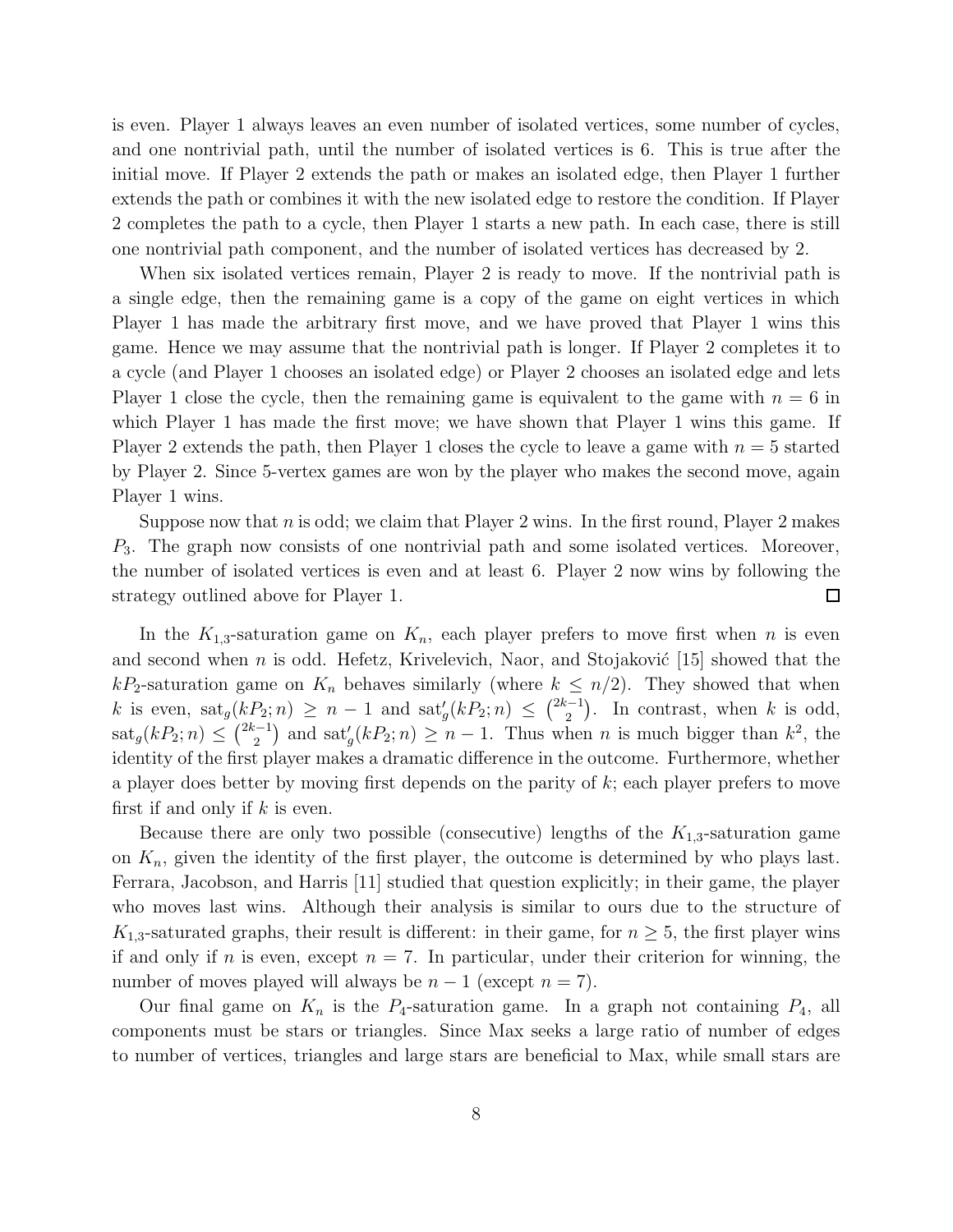beneficial to Min. However, stars with two edges are dangerous for Min, since they may become triangles. This intuition motivates the strategies for the players. It turns out that optimal play by both players produces components isomorphic to  $K_{1,4}$ , which explains the form of the answer.

## **Theorem 2.4.** For  $n \ge 5$ , both  $\text{sat}_g(P_4; n)$  and  $\text{sat}'_g(P_4; n)$  lie in  $\{ \lfloor 4n/5 \rfloor, \lceil 4n/5 \rceil \}.$

*Proof.* Every  $P_4$ -saturated subgraph of  $K_5$  contains exactly four edges, so we may suppose  $n \geq 6$ . As noted above, all components of the graph being constructed must be stars or triangles. Let the *value*  $\rho$  of the current position count a contribution for each component: 0 for an isolated vertex or triangle,  $\frac{1}{2}$  for  $P_2$  or  $P_3$ , and 1 for a larger star. The value can decrease only by a move that turns a copy of  $P_3$  into a triangle. In this proof every mention of a subgraph refers to a component of the current selected graph. As in the proof of Theorem 2.2, let t denote the current number of isolated vertices during the game. Let m be the final number of edges.

*Upper bound: Min strategy.* While  $t \geq 1$ , if a copy of  $P_3$  exists, then Min converts it to  $K_{1,3}$ . If there is no  $P_3$  and  $t \geq 2$ , then Min makes  $P_2$ . Otherwise,  $t = 1$  and there is no copy of  $P_3$ , in which case Min adds the isolated vertex to a largest star, or  $t = 0$ , in which case the only possible move completes a copy of  $P_3$  to a triangle.

With this strategy, each move by Min increases  $\rho$  by  $\frac{1}{2}$ , except when  $t \leq 1$ . Min never forms a 3-vertex component, except when  $t = 1$  and all other components are isolated edges, yielding  $K_3 + \frac{n-3}{2}P_2$  with  $\frac{n+3}{2}$  edges. Any earlier copy of  $P_3$  formed by Max is converted immediately to  $K_{1,3}$ . If Max makes  $P_3$  with the last isolated vertex, then Min must complete the triangle. Hence except for one possible triangle, all components are stars. Regardless of whether a triangle appears at the end, the number of stars is  $n - m$ .

Since the strategy also prevents Max from decreasing  $\rho$  (with the exception of the final triangle when Max stupidly makes isolated edges as mentioned above), the final value of  $\rho$  is at least  $\frac{1}{2} \frac{m-2}{2} - \frac{1}{2}$  $\frac{1}{2}$ , which equals  $\frac{m-4}{4}$ . (When Min absorbs the last isolated vertex, ρ reaches at least  $\frac{m}{4}$ .) Also, at the end  $\rho$  is at most the number of components that are stars. We obtain  $\frac{m-4}{4} \leq n-m$ , which simplifies to  $m \leq \frac{4n+4}{5}$  $\frac{6+4}{5}$ . The same computation yields  $m \leq \frac{4n+3}{5}$ 5 in the Min-start game, so in both cases  $m \leq \lceil 4n/5 \rceil$ .

*Lower bound: Max strategy.* Max never forms an isolated edge, except on the first turn of the Max-start game or when all nontrivial components are triangles. If there is an isolated edge and  $t \geq 1$ , then Max turns it into  $P_3$ . Otherwise, if some component is  $P_3$ , then Max completes the triangle. If none of these moves is available (and the game is not over), then Max enlarges a star with at least three edges.

Note that Max increases  $\rho$  only when all nontrivial components are triangles. Except for the first move in the Max-start game, each move by Max that increases  $\rho$  is thus preceded by a move by Min that decreases  $\rho$  by completing a triangle. With each Min move increasing  $\rho$  by at most  $\frac{1}{2}$ , the upper bound on  $\rho$  is  $\frac{m+2}{4}$  (or  $\frac{m+1}{4}$  in the Min-start game). Moreover, if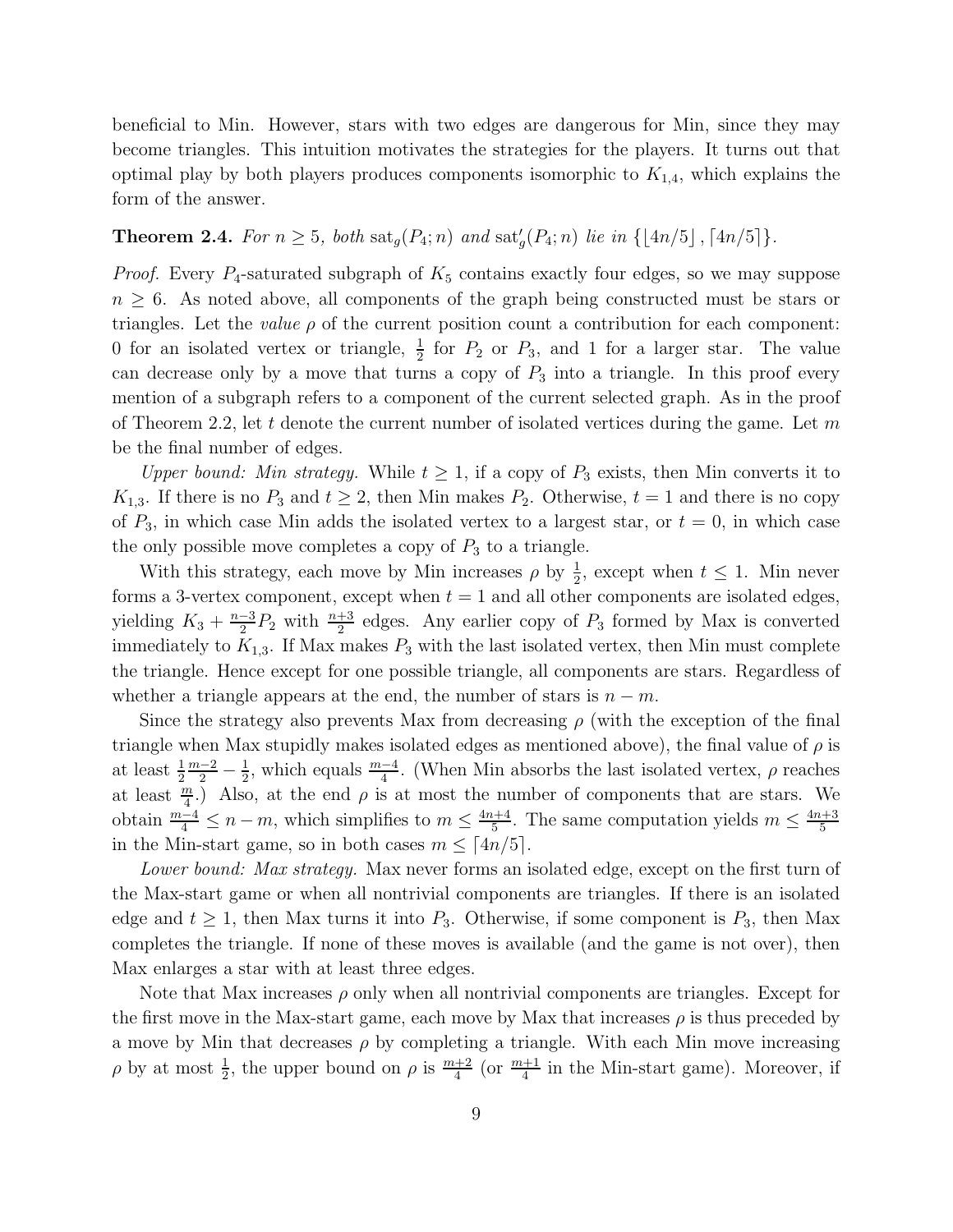Min ever completes a triangle, then  $\rho$  is at most  $\frac{m-2}{4}$  in the Max-start game or  $\frac{m-3}{4}$  in the Max-start game.

Any isolated edge formed by Min is immediately converted to  $P_3$  by Max (provided  $t \geq 1$ ). Max himself forms an isolated edge only when none are already present and all nontrivial components are triangles (including on the first turn of the game). When  $t = 2$ , Min may create a second copy of  $P_2$  that Max cannot convert to  $P_3$ . Thus, the final graph contains at most two copies of  $P_2$ . If Min always makes  $P_2$ , then Max turns these components into  $P_3$  and they become triangles at the end, yielding at least  $n-2$  edges, which is good for Max since  $n-2 \geq \left\lfloor \frac{4n}{5} \right\rfloor$  $\frac{\ln n}{5}$  when  $n \geq 6$ . If at some point Min does not make  $P_2$ , then Max turns any remaining isolated edge into  $P_3$ . Max later creates another isolated edge only if every nontrivial component of the graph is a triangle; in this case, Min's preceding move must have completed a triangle. Hence we may assume that either the final graph has at most one isolated edge, or it has two but at some point Min completed a triangle.

Components that are triangles have no net effect on  $\rho$  or on  $n - m$ . Also,  $n - m$  is the number of stars. When the game ends with at most one isolated edge, we thus have  $\rho \geq n-m-\frac{1}{2}$  $\frac{1}{2}$  at the end, no matter who starts. Using the weaker upper bound on  $\rho$  from the Max-start game, we obtain  $\frac{m+2}{4} \geq n-m-\frac{1}{2}$  $\frac{1}{2}$ , which simplifies to  $m \geq \frac{4n-4}{5}$ . When the game ends with two isolated edges and Min having completed a triangle, we have the weaker lower bound  $\rho \geq n-m-1$  but a stronger upper bound on  $\rho$ . This leads to  $\frac{m-2}{4} \geq n-m-1$ , hence  $m \geq \frac{4n-2}{5}$ . In either case,  $m \geq \lfloor 4n/5 \rfloor$ .  $\Box$ 

A referee pointed out that a more delicate analysis shows that for  $n \geq 8$  the answer is always  $\vert 4n/5 \vert$ , except for the Min-start game when n is congruent to 1 or 3 modulo 5, where the game lasts one additional move.

### 3 The  $P_4$ -saturation game on  $K_{m,n}$

Now we study the  $P_4$ -saturation game on the complete bipartite graph  $K_{m,n}$ . Since  $K_{m,n}$ contains no triangles, during the game all components are stars. Throughout this section, X and Y are the partite sets of  $K_{m,n}$ , with  $|X| = m \ge n = |Y|$ . Let an X-star or a Y-star be a star having at least two leaves in X or in Y, respectively. We use  $\alpha'(G)$  for the maximum size of a matching in  $G$ .

**Lemma 3.1.** *A graph G that is*  $P_4$ -saturated relative to  $K_{m,n}$  *has at most*  $m + n - \alpha'(G)$ *edges. If it contains both an* X*-star and a* Y *-star (or an isolated edge), then equality holds.*

*Proof.* Any even cycle contains  $P_4$ , so G is a forest. To avoid  $P_4$ , edges of a matching must lie in distinct components, so  $\alpha'(G)$  is the number of nontrivial components. Since G is a forest,  $|E(G)|$  is the number of vertices minus the number of components, so  $|E(G)| \leq m+n-\alpha'(G)$ .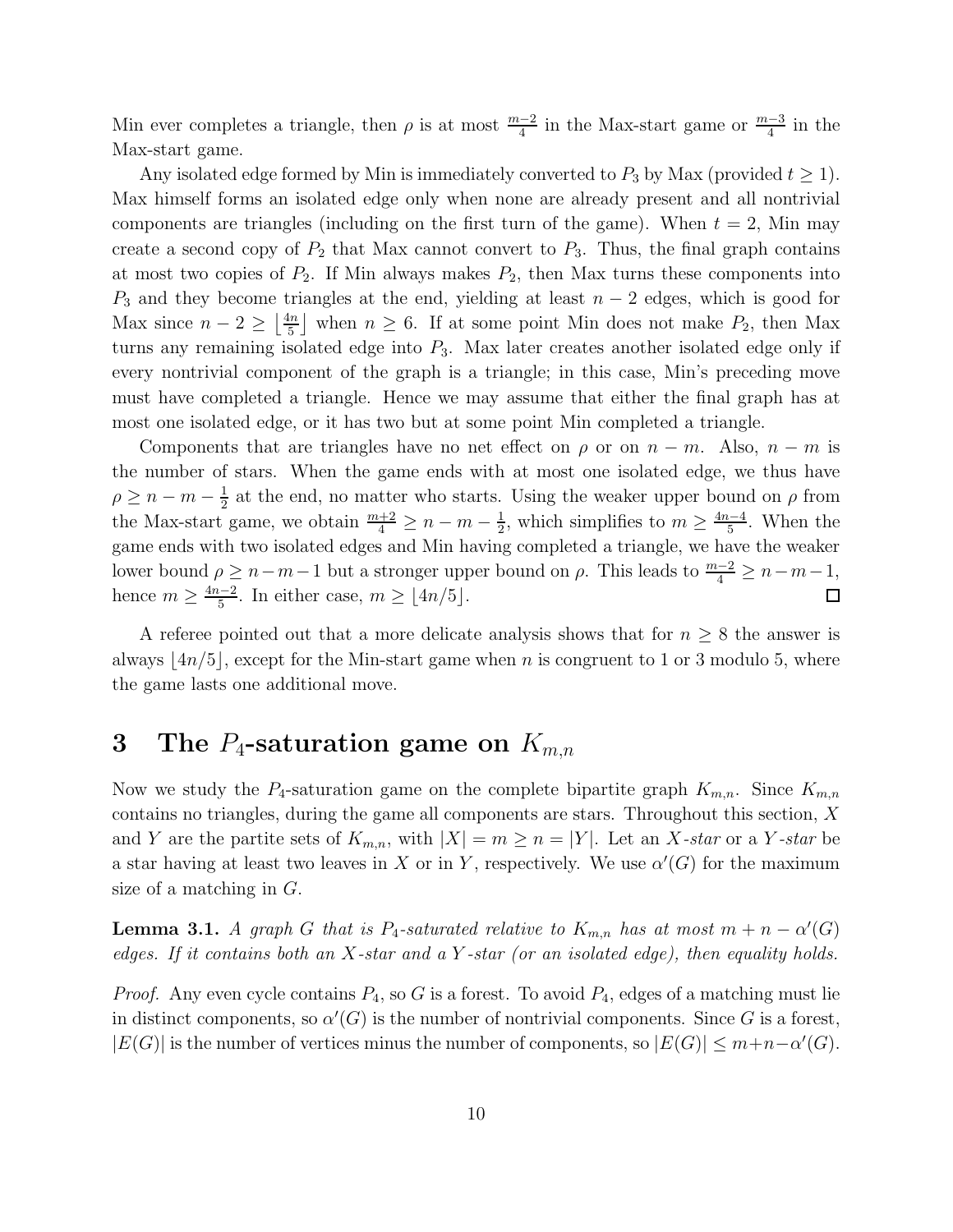A saturated subgraph containing both an X-star and a Y -star (or an isolated edge) cannot have isolated vertices. All components are then nontrivial stars, so equality holds in  $\Box$ the computation above.

Call a P4-saturated subgraph that contains both an X-star and a Y -star a *full subgraph*. A P4-saturated subgraph that is not full has stars of only one of these types (plus isolated edges, possibly) and thus has only m or n edges. Hence Max wants to make a full subgraph. When m or n is even, Min can prevent this in the Max-start game; in particular, when n is even, we obtain  $\text{sat}_q(P_4; K_{m,n}) = n = \text{sat}(P_4; K_{m,n})$ . When Max can make a full subgraph, Lemma 3.1 encourages Min to create a large matching.

**Theorem 3.2.** *For*  $m \geq n \geq 2$ , *the game*  $P_4$ -saturation numbers of  $K_{m,n}$  are given by

 $\operatorname{sat}_g(P_4;K_{m,n}) =$  $\sqrt{ }$  $\int$  $\overline{\mathcal{L}}$ n *when* n *is even*, m *when* n *is odd and* m *is even*,  $m + \left\lfloor \frac{n}{2} \right\rfloor$  $\left\lfloor \frac{n}{2} \right\rfloor$  when mn is odd.

*and*

$$
sat'_{g}(P_{4}; K_{m,n}) = \begin{cases} m & when n \leq 2 ,\\ m + \lfloor \frac{n}{2} \rfloor & when n > 2 and mn is even, \\ m + \lfloor \frac{n}{2} \rfloor - 1 & when n > 2 and mn is odd. \end{cases}
$$

*Proof.* We will consider cases based on who moves first and the parity of m and n. Let G denote the  $P_4$ -saturated subgraph built during the game. Again "making" a subgraph means producing it as a component of the current graph.

*Upper bounds.* We give strategies for Min. If Max moves first and  $n$  is even, then Min ensures that only Y-stars are created, by immediately extending isolated edges made by Max to such stars and otherwise enlarging such stars. If m is even and n is odd, then Min similarly creates X-stars. The final number of edges is then  $|Y|$  or  $|X|$  in these two cases.

In the other cases, Min just ensures a large matching. If Max moves first and  $mn$  is odd, or Min moves first and  $mn$  is even, then Min makes isolated edges until a matching of size  $\lceil \frac{n}{2} \rceil$  $\frac{n}{2}$  is built, later playing any legal move. By Lemma 3.1, at most  $m + \left\lfloor \frac{n}{2} \right\rfloor$  $\frac{n}{2}$  moves are played.

If Min moves first and mn is odd, then Min can do slightly better. If Max responds to the first move by making an X-star or a Y-star, then the parity allows Min to ensure that only X-stars or Y-stars, respectively, will be played, yielding an outcome of  $|X|$  or  $|Y|$ . Hence Max must immediately make another isolated edge. The moves by Min still yield a matching of size  $\left\lceil \frac{n}{2} \right\rceil$  $\frac{n}{2}$ , and with the extra edge made by Max the bound improves by 1.

*Lower bounds.* We give strategies for Max. Since the game cannot end with an isolated vertex in each part, at least  $n$  moves are played, which completes the proof for the Max-start game with  $n$  even.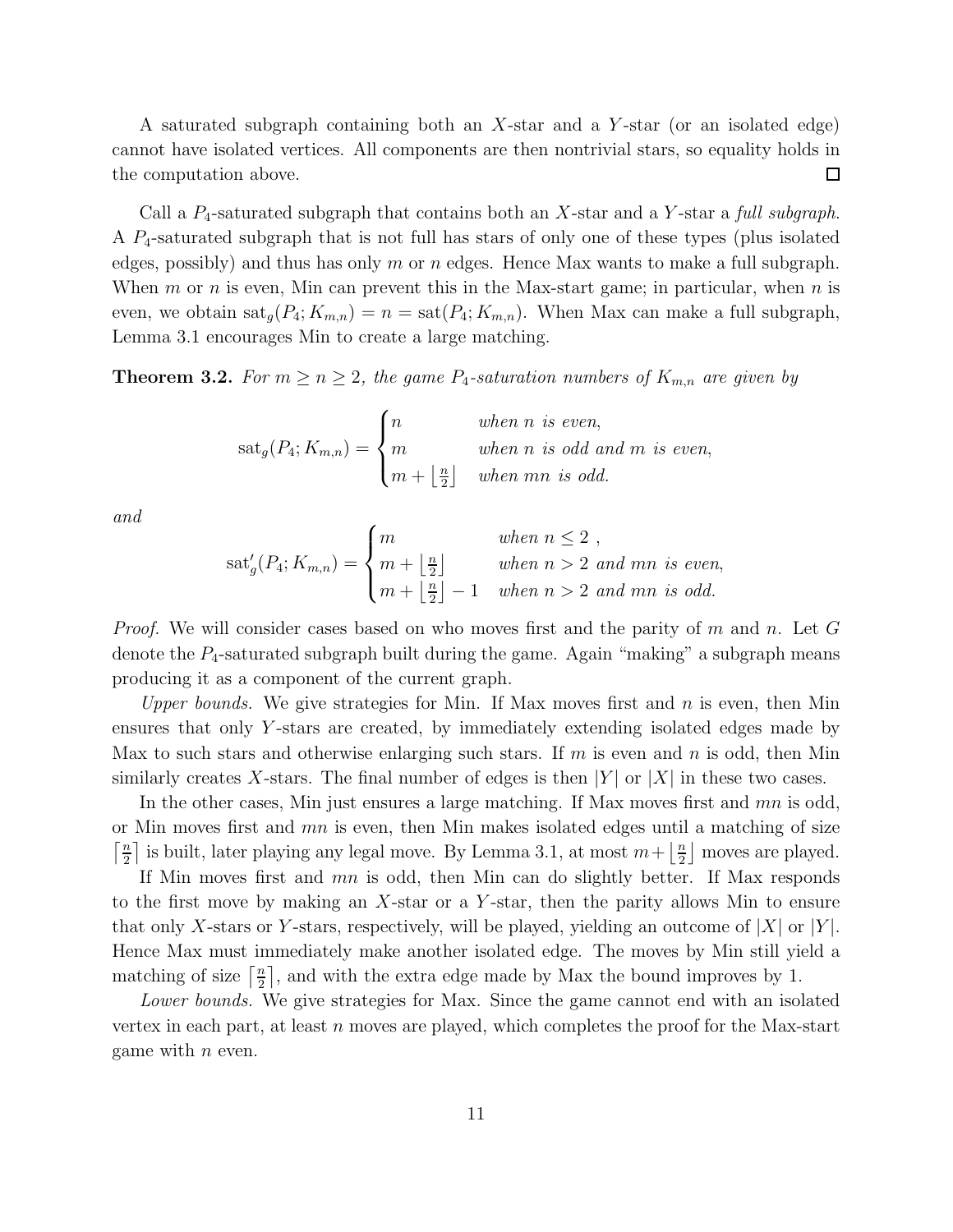For the remaining arguments, we distinguish cases. Except in Case 1, Max will want to force a full subgraph and keep  $\alpha'(G)$  small. Since  $\alpha'(G)$  equals the number of components in G, in those cases Max will avoid making isolated edges.

**Case 1:** Max-start game with n odd and m even, or Min-start with  $n \leq 2$ . If an X-star is made, then no isolated vertex can be left in  $X$ , and at least  $m$  moves are made. In the Min-start game with  $n \leq 2$ , Max makes an X-star immediately, completing the proof.

Min can prevent an X-star only by ensuring that, after each of her moves, every nontrivial component is a Y-star. In the Max-start game with  $n$  odd, Max can present isolated edges that Min converts to Y-stars. After  $n-1$  moves, Max makes an isolated edge using the last isolated vertex of Y, and then Min must make an  $X$ -star. Hence Max can force an  $X$ -star, which establishes the desired lower bound.

Case 2: *Min-start game with* n *even.* Max responds to the first move by making a Y-star. While at least two isolated vertices remain in Y, Max enlarges the Y-star. If no isolated vertices remain in  $Y$ , then Max makes any legal move.

If exactly one isolated vertex remains in  $Y$  when Max is to move, then Max again adds to the Y-star if the graph now contains an X-star or an isolated edge; otherwise, Max forms an isolated edge. After this move, either the graph is already full or it contains an isolated edge. If it contains an isolated edge but no  $X$ -start, then note that every move in the game has reduced the number of isolated vertices in  $Y$ , but not all moves have reduced the number of isolated vertices in X. Consequently, although Y no longer contains isolated vertices, X does. Min now must transform an isolated edge into an X-star, making the graph full.

On the other hand, if it is Min's turn when exactly one isolated vertex remains in  $Y$ , then since  $n$  is even at least one of Min's moves did not reduce the number of isolated vertices in Y. This means that Min created an X-star. Hence in all cases the graph becomes full.

Throughout the game, Max makes at most one isolated edge. If in fact Max makes no isolated edges, then Min can make at most  $n/2$ , since on each turn the number of isolated vertices in Y decreases. Moreover, if Min makes an isolated edge on each of her turns, then Max is not forced to make one himself. Consequently, if Max does make an isolated edge, then Min makes fewer than  $n/2$ . In either case, the graph G at the end has at most  $n/2$ components. Thus  $\alpha'(G) \leq n/2$  so, by Lemma 3.1, the number of edges in G is at least  $m + n - n/2$ , which equals  $m + \lfloor n/2 \rfloor$ .

Case 3: *Max-start game with* mn *odd.* A similar strategy suffices. Max plays any edge on his first turn. If Min responds by making a second isolated edge, then Max forms an X-star. Otherwise, Min creates a star. In either case, Max repeatedly enlarges the star that has been created. If Min ever makes an isolated edge, then Max makes a star of the opposite type; if not, then Max makes an isolated edge at the time when exactly one isolated vertex remains in the partite set containing the leaves of the star, and then Min must create a star of the opposite type. Thus the graph becomes full, and arguments like those in the preceding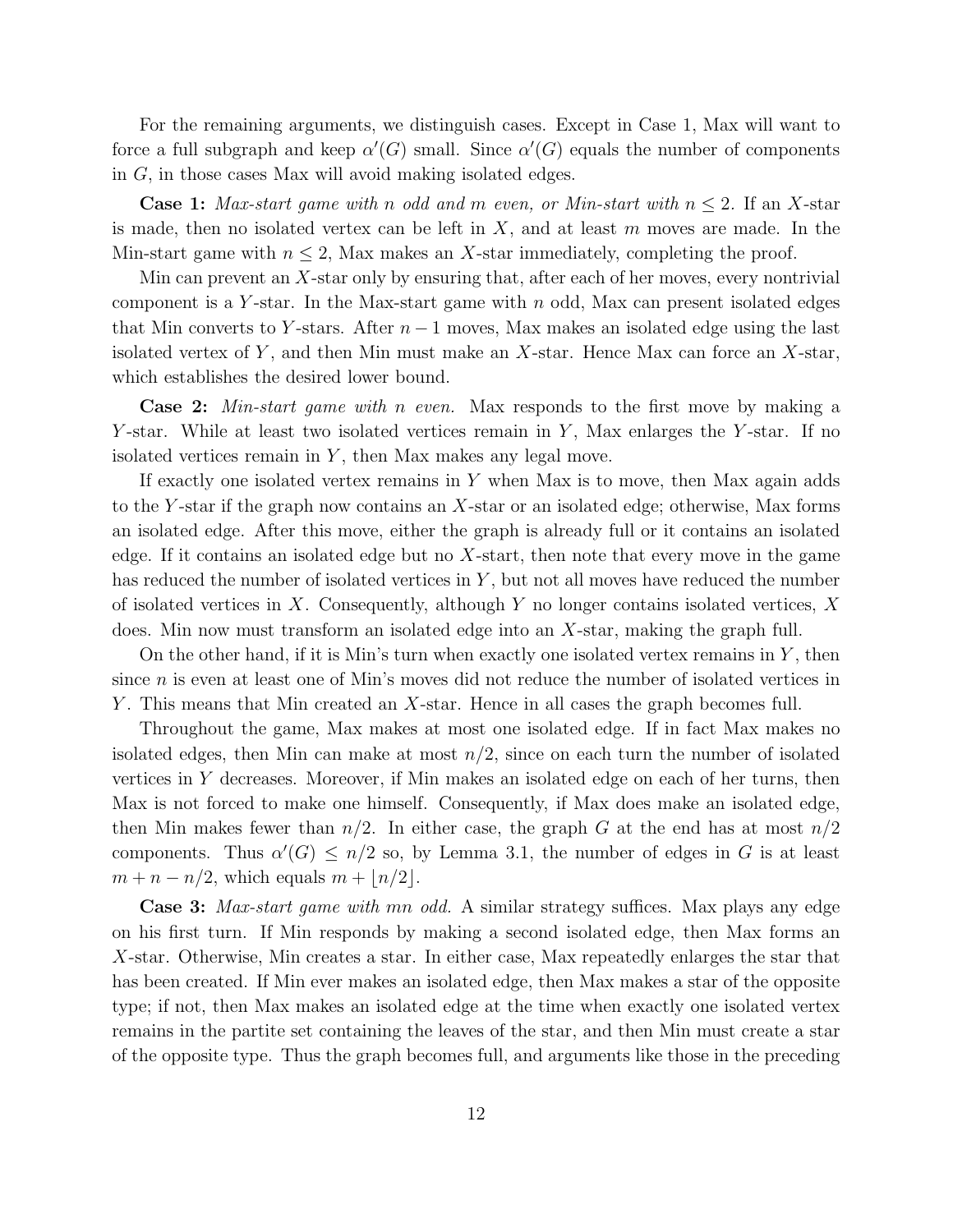paragraph establish  $|E(G)| \geq m + |n/2|$ .

Case 4: *Min-start game with* n *odd and* m *even.* Max responds to Min's initial move by creating an  $X$ -star. After this initial move, Min may either enlarge the  $X$ -star or play an isolated edge. If Min always enlarges the X-star, then Max does the same, until exactly one isolated vertex remains in X. Since  $m$  is even, it is now Max's turn, and he plays an isolated edge. Since  $n \geq 3$ , at least one isolated vertex remains in Y, while no isolated vertices remain in  $X$ ; consequently, Min must transform the isolated edge into a  $Y$ -star. The graph is full, there are only two components, and no new components can be added. Hence  $\alpha'(G) = 2$ , so the number of edges in G is  $m + n - 2$ , which is at least  $m + \lfloor n/2 \rfloor$ .

Suppose instead that Min does eventually play an isolated edge. Since  $n \geq 3$ , at least one isolated vertex remains in Y. Max transforms the isolated edge into a Y-star, making the graph full. Thereafter, as long as it remains possible, Max always enlarges this  $Y$ -star. When the Y-star is first created, the graph has two components,  $n-3$  isolated vertices remain in Y, and it is Min's turn. While Y still has isolated vertices, each of Max's moves decreases the number by one, as does each move by Min that creates a new component. Thus at most  $(n-3)/2$  more components are created throughout the game, so  $\alpha'(G) \leq 2 + (n-3)/2 =$  $(n+1)/2$ . Now by Lemma 3.1, the number of edges in G is at least  $m+n-(n+1)/2$ , which equals  $m + |n/2|$ .

Case 5: *Min-start game with* mn *odd.* Here Max cannot do quite as well. As noted when discussing upper bounds, if Max makes an  $X$ -star or  $Y$ -star on move 2, then Min can limit the final number of edges to m or n, respectively. If  $n = 3$ , then the claimed upper bound reduces to m, so Max makes an X-star. Otherwise, Max makes an isolated edge on move 2. If Min makes  $K_{1,2}$ , then Max makes the other type of star. If Min makes an isolated edge, then Max makes an X-star and can make a Y -star on the next round.

Hence the graph becomes full. Max subsequently enlarges  $Y$ -stars until  $Y$  has no more isolated vertices. After Max's second turn, the graph has at most three components and Y has exactly  $n-3$  isolated vertices. As before, at most  $(n-3)/2$  more components are created throughout the game. Now  $\alpha'(G) \leq 3 + (n-3)/2 = (n+3)/2$ , so  $|E(G)| \geq m+n-(n+3)/2 =$  $m + |n/2| - 1.$  $\Box$ 

# 4 The  $C_4$ -saturation game on  $K_{n,n}$

In this section, we study the  $C_4$ -saturation game on  $K_{n,n}$ , the natural bipartite analogue of the Füredi-Reimer-Seress problem. As we have noted, the trivial lower bound and the result of [13] yield  $2n - 1 \leq \text{sat}_g(C_4, K_{n,n}) \leq O(n^{3/2})$ .

Our main result is a polynomial improvement of the lower bound:  $\text{sat}_g(C_4, K_{n,n})$  $\Omega(n^{13/12})$ . We first prove a technical lemma giving a lower bound on the size of a restricted type of graph that is also  $C_4$ -saturated graph relative to  $K_{n,n}$ . Here our interest is the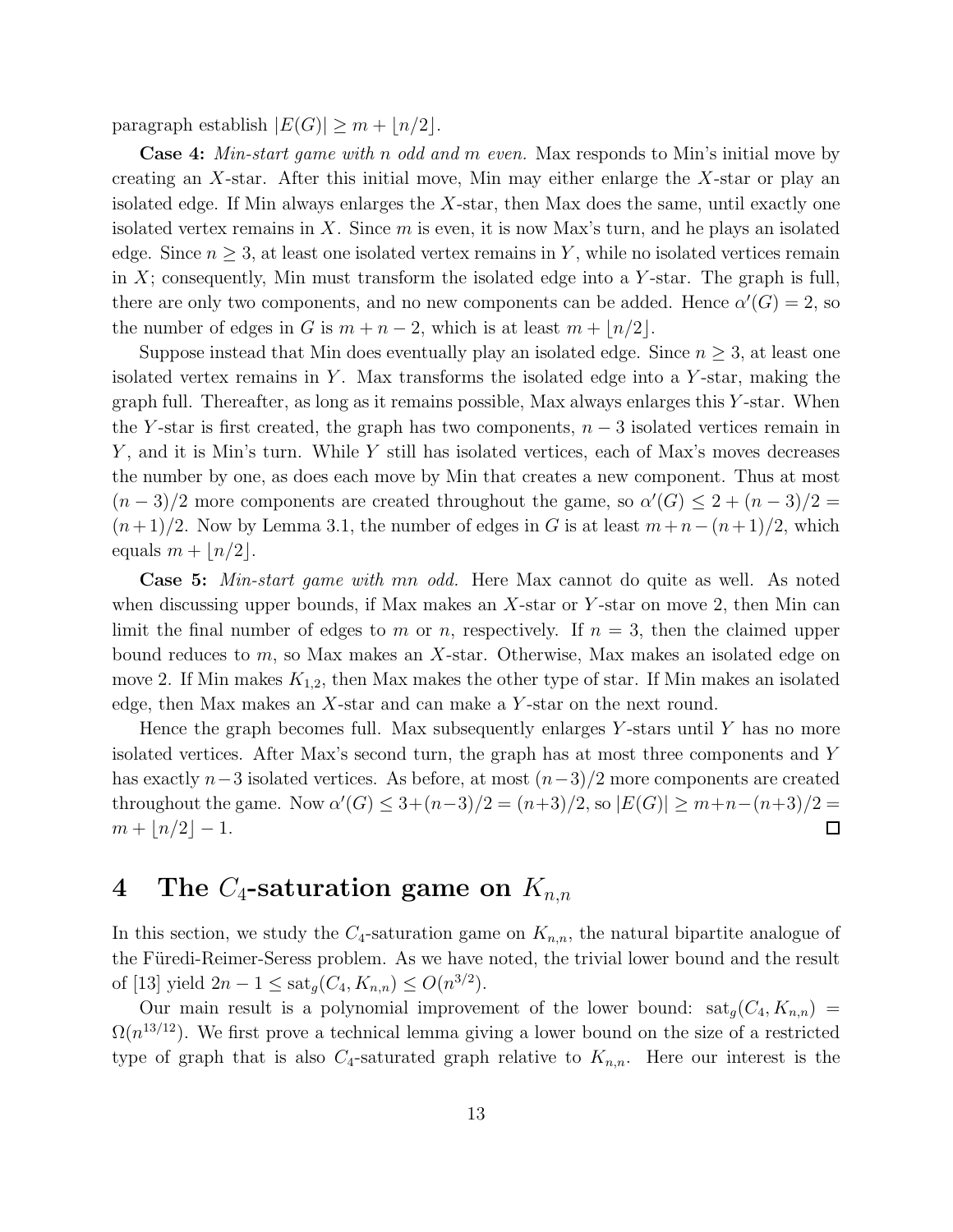exponent on n; we make no attempt to optimize lower-order terms or the leading coefficient.

**Lemma 4.1.** Let G be a graph that is  $C_4$ -saturated relative to  $K_{n,n}$ , and let c and d be *positive constants.* If there exists  $S \subseteq V(G)$  with at least cn vertices in each partite set *such that*  $|N(v) \cap S|$  ≤  $d\sqrt{n}$  *for all*  $v \in V(G)$ *, then*  $|E(G)| \ge an^{13/12} - O(n^{35/36})$ *, where*  $a = \min\{\frac{1}{2}$  $rac{1}{2}(\frac{c^2}{2d^2})$  $\frac{c^2}{2d^2}$ ) $\frac{2}{3}$ ,  $\frac{c^2}{2d}$  $\frac{c^2}{2d}$ .

*Proof.* Let  $S_X$  and  $S_Y$  be the subsets of S in the two partite sets. Consider  $x \in S_X$  and  $y \in S_Y$  such that  $xy \notin E(G)$ . Since G is C<sub>4</sub>-saturated relative to  $K_{n,n}$ , it contains a copy of  $P_4$  with endpoints x and y. Each vertex in  $S_X$  has at most  $d\sqrt{n}$  neighbors in  $S_Y$  and hence at least  $cn - d\sqrt{n}$  nonneighbors in  $S_Y$ . Thus G contains at least  $c^2n^2 - cdn^{3/2}$  copies of  $P_4$ with endpoints in  $S_X$  and  $S_Y$ ; call such paths *essential paths*. Since each essential path has endpoints in  $S_X$  and  $S_Y$ , and since no vertex has more than  $d\sqrt{n}$  neighbors in S, no edge is the central edge of more than  $d^2n$  essential paths.

Let T be the set of vertices of G with degree at least  $n^{5/12}$ , and let  $b = \left(\frac{c^2}{2d}\right)$  $\frac{c^2}{2d^2}$ )<sup>2/3</sup>. If  $|T| \geq b n^{2/3}$ , then  $\sum_{v \in T} d(v) \geq b n^{13/12}$ , which yields  $|E(G)| \geq \frac{b}{2} n^{13/12}$ . Otherwise, let H be the subgraph of G induced by T. Since  $C_4 \not\subseteq H$ , the result of Füredi [13] yields  $|E(H)| \leq (bn^{2/3})^{3/2} + O((bn^{2/3})^{4/3})$ , which simplifies to  $|E(H)| \leq \frac{c^2}{2d}$  $\frac{c^2}{2d^2}n+O(n^{8/9})$ . Multiplying by  $d^2n$ , we conclude that at most  $\frac{c^2}{2}$  $\frac{e^2}{2}n^2 + O(n^{17/9})$  essential paths have central edges in H.

Thus at least  $\frac{c^2}{2}n^2 - O(n^{17/9})$  essential paths have central edges incident to a vertex with 2 degree less than  $n^{5/12}$ . Each such edge is the central edge of at most  $dn^{11/12}$  essential paths; hence G has at least  $\frac{c^2}{2d}$  $\frac{c^2}{2d}n^{13/12} - O(n^{35/36})$  such edges.  $\Box$ 

Though the hypotheses of Lemma 4.1 seem technical, they apply whenever  $\Delta(G) \leq d\sqrt{n}$ . Hence we obtain a corollary for ordinary saturation (using  $c = 1$ ).

Corollary 4.2. *If* G *is* C<sub>4</sub>-saturated relative to  $K_{n,n}$  and  $\Delta(G) \leq d\sqrt{n}$ , then  $|E(G)| \geq$  $an^{13/12} - O(n^{35/36})$ *, where*  $a = \min\{\frac{1}{2}\}$  $rac{1}{2}(\frac{1}{2d}$  $\frac{1}{2d^2}$ )<sup>2/3</sup>,  $\frac{1}{2d}$  $\frac{1}{2d}$ . (If  $d \leq \frac{1}{4}$  $rac{1}{4}$ *, then*  $a = \frac{1}{2a}$  $\frac{1}{2d}$ .

Our main result for the  $C_4$ -saturation game on  $K_{n,n}$  follows easily from Lemma 4.1.

**Theorem 4.3.** 
$$
\text{sat}_g(C_4, K_{n,n}) \ge \frac{1}{21}n^{13/12} - O(n^{35/36})
$$
, and similarly for  $\text{sat}_g'(C_4; K_{n,n})$ .

*Proof.* We provide a strategy for Max that forces the final subgraph of  $K_{n,n}$  to satisfy the hypotheses of Lemma 4.1. This strategy governs almost the first  $2n/3$  moves for Max, after which Max plays arbitrarily.

Let  $k = \left\lfloor \sqrt{n/3} \right\rfloor - 1$ . Max arranges to give degree k to k specified vertices in each partite set. Each move by Max makes an isolated vertex adjacent to one of the specified vertices; hence it cannot complete a 4-cycle. Fewer than  $n/3$  vertices are needed by Max in each part, so Min cannot exhaust the isolated vertices in either part with fewer than  $2n/3$  moves. After this phase, Max may play any legal move.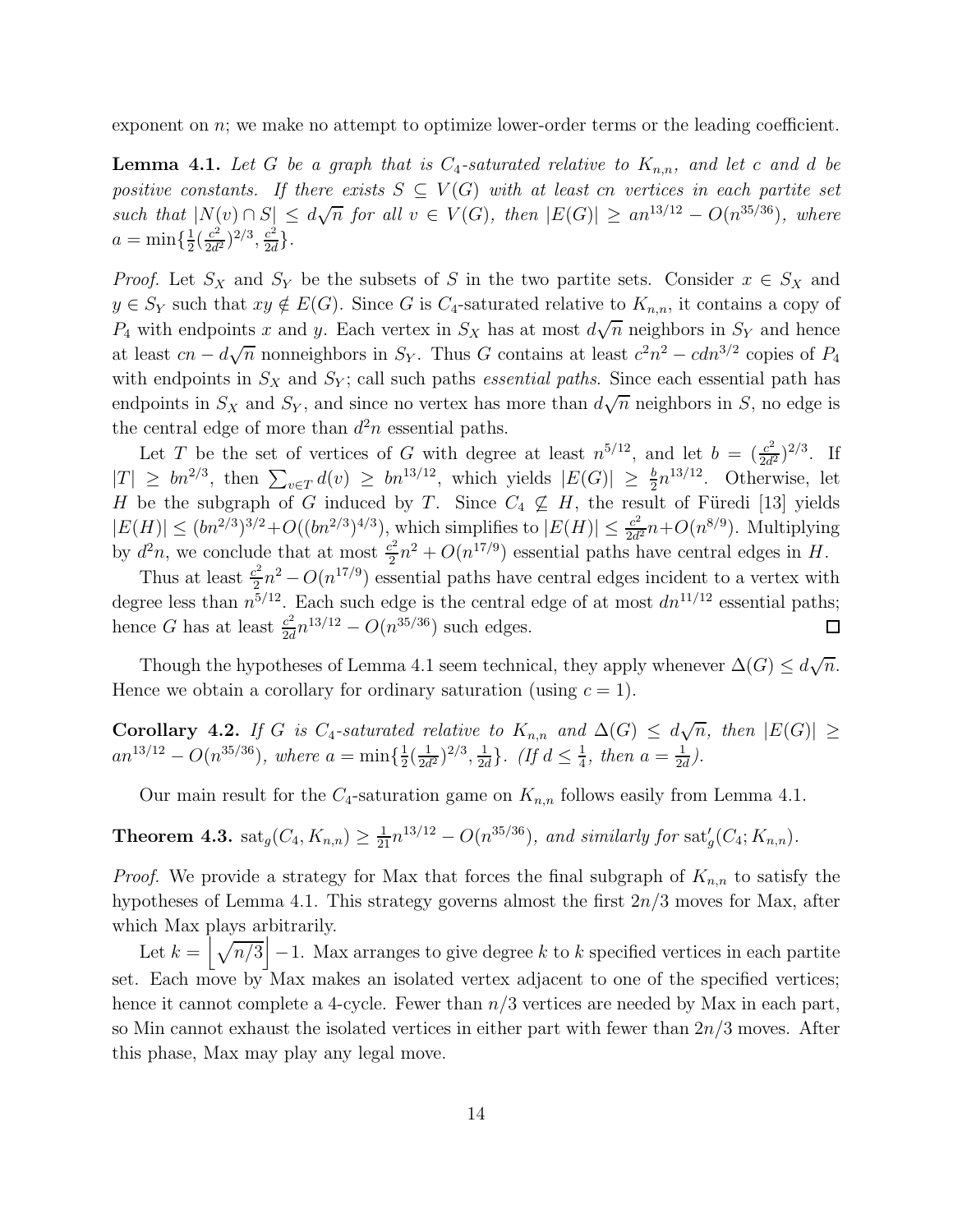At the end of the first phase, let S be the set of leaves attached to the  $2k$  specified stars. By construction, these stars are disjoint, so S has about  $n/3 - 2\sqrt{n/3}$  vertices in each part.

In the final subgraph G, no vertex has more than  $2\sqrt{n/3}$  neighbors in S, since each vertex other than the center of a star is adjacent to at most one leaf of the star. (However, in addition to the leaves of its own star, the center of a star may be adjacent to one leaf in each of the other stars whose center is in the same partite set.) Thus  $G$  satisfies the hypotheses of Lemma 4.1 with c being any constant less than  $1/3$  and  $d = 2\sqrt{1/3}$ , from which the claim follows.  $\Box$ 

While Theorem 4.3 does establish a nontrivial asymptotic lower bound for  $\text{sat}_q(C_4; K_{n,n}),$ the correct order of growth remains undetermined. Theorem 4.3 can perhaps be strengthened by improving the bounds in Lemma 4.1. This suggests the following question: What is the minimum number of edges in a graph with maximum degree  $D$  that is  $C_4$ -saturated relative to  $K_{n,n}$ ?

#### Acknowledgment

The authors thank the referees for extremely careful reading that led to improvements of several proofs and results.

## References

- [1] P. Bennett and T. Bohman, A note on the random greedy independent set algorithm. arXiv:1308.3732.
- [2] C. Biró, P. Horn, and J. Wildstrom, An upper bound on the extremal version of Hajnal's triangle-free game, Discrete Applied Math. (2015), http://dx.doi.org/10.1016/j.dam.2015.06.031.
- [3] T. Bohman and P. Keevash, *The early evolution of the H-free process*, Invent. Math. 181 (2010), no. 2, 291-336.
- [4] B. Bollobás and O. Riordan, *Constrained graph processes*, Electron. J. Comb. 7, R18 (2000).
- [5] D. W. Cranston, W. B. Kinnersley, S. O, and D. B. West, Game matching number of graphs, Discrete Applied Math. 161 (2013), 1828–1836.
- [6] P. Erdős, A. Hajnal, and J. W. Moon, A problem in graph theory, Amer. Math. Monthly  $71$  $(1964), 1107-1110.$
- [7] P. Erdős, C. Ko, and R. Rado, *Intersection theorems for systems of finite sets*, Quart. J. Math. Oxford Ser. (2) 12 (1961), 313–320.
- [8] P. Erdős, S. Suen, and P. Winkler, On the size of a random maximal graph, Random Struct. Algorithms 6, (1995), 309–318.
- [9] J.R. Faudree, R.J. Faudree, and J.R. Schmitt, A survey of minimum saturated graphs, Elec. J. Combin. 18 (2011), Dynamic Survey 19, 36 pages.